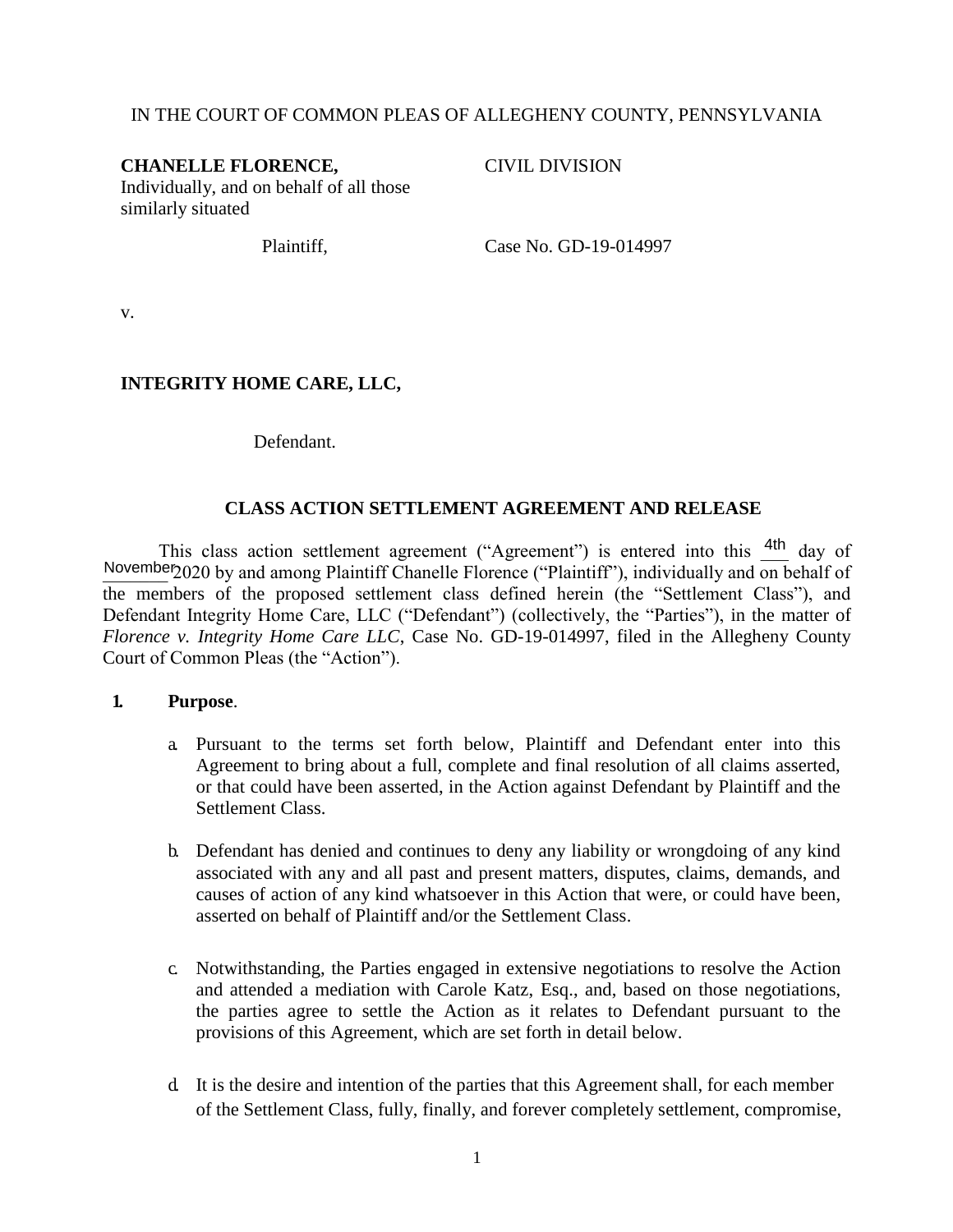release and discharge any and all Released Claims and result in dismissal, with prejudice, of the Action. Further, the parties expressly understand and agree that Defendant is entering into this Agreement solely for the purpose of avoiding the costs and disruption of ongoing litigation and resolving the Release Claims on the terms set forth herein. Nothing in this Agreement may be construed or deemed an admission by Defendant of any liability or wrongdoing.

e. Plaintiff and counsel for Plaintiff and the proposed Settlement Class ("Class Counsel") judge the Agreement to provide fair, reasonable, and adequate relief to the Settlement class and to be in the best interests of the Settlement Class. Defendant agrees to support preliminary and final approval of class settlement under the terms of this Agreement as well as class certification.

**2. The Settlement Class.** This Agreement is entered into on behalf of Plaintiff and all employees of Defendant providing in-home healthcare services who were classified as nonexempt and claim they were not paid overtime for hours worked in excess of 40 hours per workweek, including all employees who received checks from Defendant for unpaid overtime pursuant to the investigations conducted by the PA Department of Labor and Industries in 2019 and the US Department of Labor in 2020, in any workweek since Defendant began its business through the Effective Date of this Agreement.

**3. Consideration**. Defendant agrees to provide One Hundred Thousand Dollars (\$100,000.00) in settlement funds to the Settlement Class ("Settlement Payment") to fully and finally resolve the Action. All payments, including, but not limited to payments to the class, fees, administration, and other costs, shall come out of the all-in fund of \$100,000.00. However, Defendant's portion of payroll taxes resulting from the payments due under Section 3(a) of this Agreement shall be paid separately by Defendant. The Settlement Payment shall be allocated as follows:

- a. \$42,738.00, less applicable withholding, which shall be considered payment for alleged unpaid overtime to the 25 individuals identified in Attachment A, which shall be payable on a W-2 basis;
- b. \$16,429.00 in liquidated damages to the Settlement Class, allocated in proportion to their maximum calculated claims for liquidated damages, which shall be payable on a W-9 basis;
- c. \$5,000.00 for the reasonable cost of administration of Plaintiff's class action lawsuit, which shall be payable on a W-9 basis;
- d. \$2,500.00 for an incentive payment to Plaintiff as the class representative, which shall be treated as non-wage "other income," which shall be payable on a W-9 basis; and
- e. \$33,333.00 in attorneys' fees and costs to Class Counsel, which shall be payable on a W-9 basis.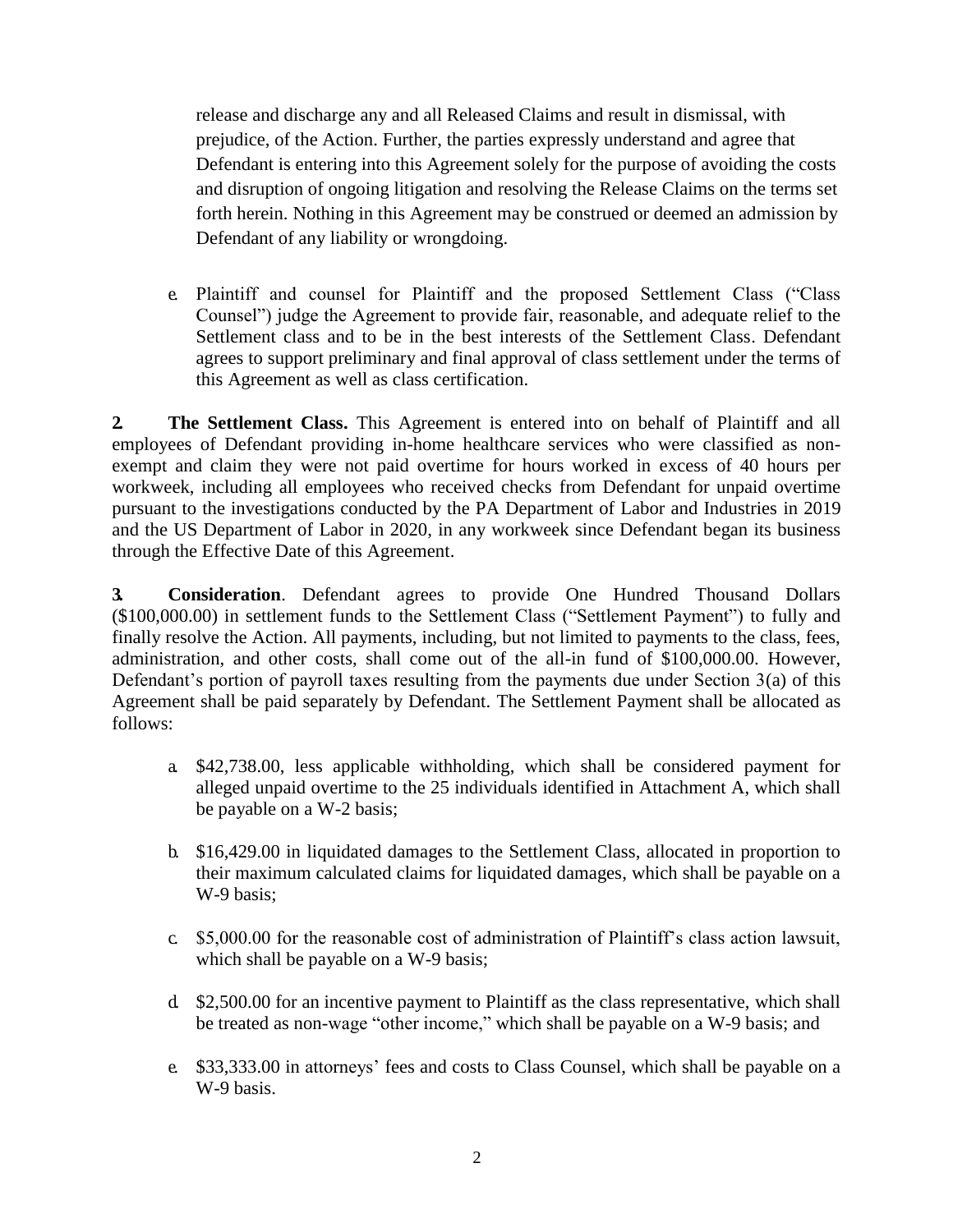The attorneys' fees and costs paid by Defendant pursuant to this Agreement shall constitute full satisfaction of its obligations to pay amounts to any person, attorney or law firm for attorneys' fees or costs in this Action on behalf of Plaintiff and/or any Settlement Class member, and shall relieve Defendant from any other claims or liability to any other attorney or law firm for any attorneys' fees or costs to which any of them may claim to be entitled on behalf of Defendant or any Settlement Class member. The Parties agree that the Court has ultimate authority to accept, reject, or modify these allocations.

**4. Effective Date**. The Agreement shall become effective upon mutual execution by all Parties. Electronic signatures shall have the same force and effect as if they were originals.

**5. Delivery**. Defendant shall issue 25 payroll checks totaling \$42,738.00, less applicable withholdings, payable to the identified individuals referenced in Section 3(a) of this Agreement and deliver the payroll checks to Class Counsel. Defendant shall withhold and pay employer payroll taxes associated with those payments and shall re-issue, upon reasonable request, any checks that are lost or damaged during settlement administration. The remainder of the consideration (\$57,262.00) shall be delivered in the form of one check payable to Class Counsel to be held in trust and distributed according to this Agreement. Delivery of all checks shall be made within 30 days of the Court's final approval of this Agreement and dismissal of the Action with prejudice.

**6. Tax forms**. Plaintiff will provide Defendant with a completed IRS Forms W-4 and W-9 and Class Counsel will provide a completed IRS Form W-9 at or before the time Plaintiff signs the Agreement.

**7. Attorneys' Fees**. Defendant will not object to attorneys' fees of up to one-third of the allin fund. Specifically, Defendant will not object to attorneys' fees in the amount of up to \$33,333.00 in reflection of one-third of the all-in fund of \$100,000.00. This allocation is pursuant to IRS Form 1099.

**8. Class Certification and Settlement Approval**. The Parties shall move jointly for the Settlement Class to be certified by the Court and for this Agreement to be approved.

## **9. Full Wage and Hour Release**.

a. As of the Effective Date, Plaintiff and all Settlement Class, on behalf of themselves and their heirs and personal representatives, hereby release and forever discharge the Defendant, its direct and indirect subsidiaries, divisions, parents, affiliates, companies under common control of any of the foregoing, predecessors, successors, and assigns, and its and their past, present and future shareholders, partners, principals, managers, members, directors, officers, employees, agents, attorneys, insurers, employee benefit plans, trustees and all others acting in concert with them (collectively, the "Released Parties"), from any and all claims, actions, suits, proceedings, complaints, causes of action, grievances, debts, costs and expenses (including attorney's fees), at law or in equity, known or unknown, that were or could have been asserted in the Action, arising out of, based on, or relating in any way to any acts or omissions that occurred, in whole or in part, prior to the Effective Date, including, but not limited to, violations of the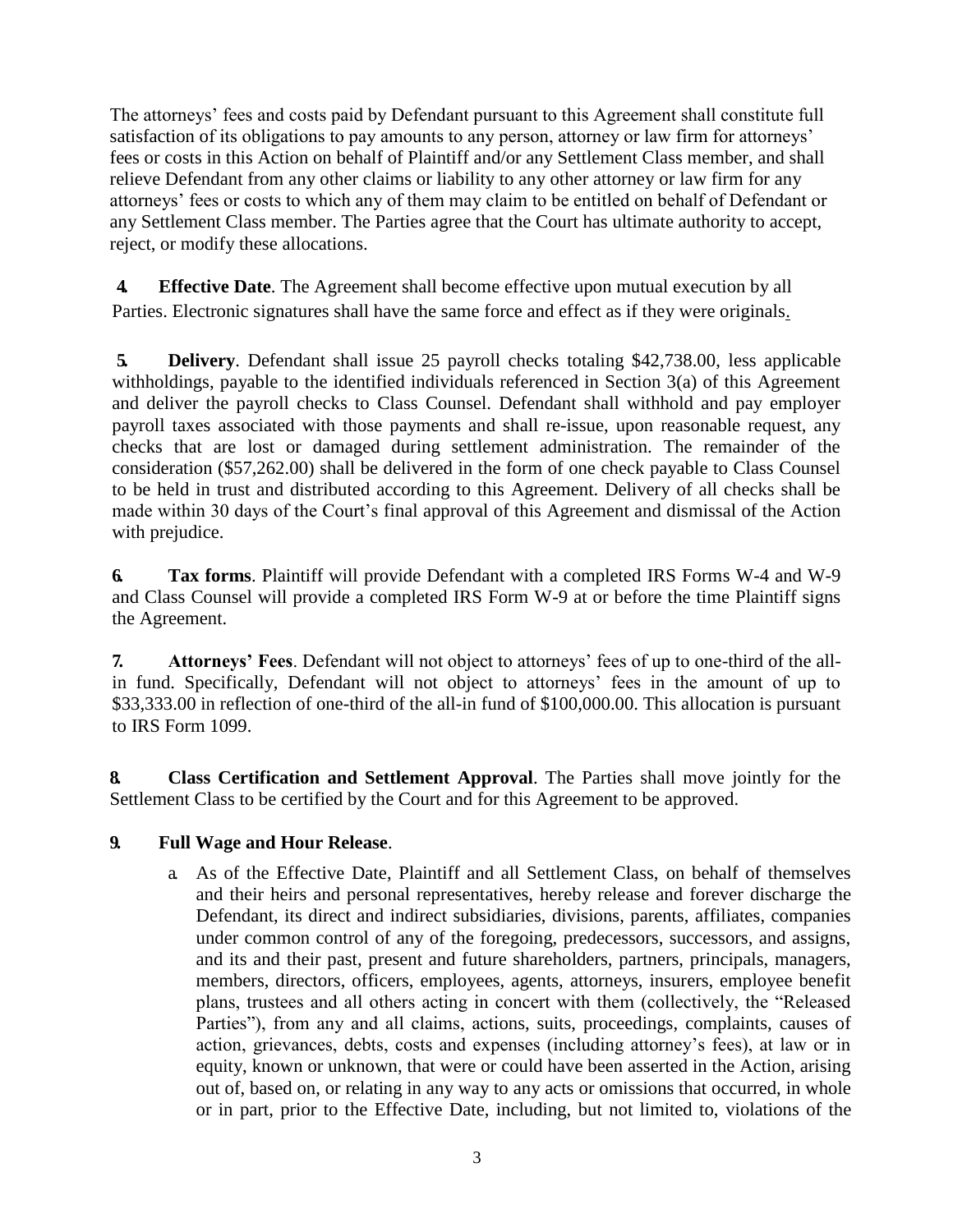Fair Labor Standards Act of 1938, the Pennsylvania Minimum Wage Act, the Pennsylvania Wage Payment and Collection Law, and any other federal, state or local statute or regulation, all as amended ("Released Claims").

b. Notwithstanding the foregoing, nothing in this release shall prevent members of the Settlement Class from cooperating with or participating in any lawful investigation or proceeding before any local, state, or federal agency. The Parties further agree that this release does not apply to any claims that cannot be released as a matter of law.

## **10. Class Action Administration and Notice.**

- a. Class Counsel will administer this settlement.
- b. Class Counsel shall be responsible for preparing, printing and mailing the notice to all Settlement Class members ("Settlement Notice"). Within five calendar days of the Court granting preliminary approval of the Settlement ("Initial Notice Mailing Date"), Class Counsel shall mail the Settlement Notice to each member of the Settlement Class by First Class U.S. Mail. In order to provide the best notice practicable, Class Counsel, prior to mailing the Settlement Notice, will run the list of Settlement Class members through the U.S. Postal Service's National Change of Address database ("NCOA"). Any notice returned to Class Counsel with a forwarding address shall be re-mailed by the administrator within three business days following receipt of the returned mail. If any notice is returned to the administrator without a forwarding address, Class Counsel shall undertake reasonable efforts to search for the correct address and shall promptly re-mail the notice to any newly found addresses.

**11. Redistribution**. The entire Settlement Payment shall be paid solely to Plaintiff, Class Counsel, and the Settlement Class members. Class Counsel may redistribute at their discretion amounts attributable to class members who cannot be located or found after due diligence.

**12. Exclusion from Class.** Each individual who properly files a timely written request for exclusion shall be excluded from the Settlement Class and shall have no rights under this Agreement. An exclusion request shall be deemed timely if it is postmarked no later than 45 calendar days after the Initial Notice Mailing Date. An exclusion request must: (i) be in writing; (ii) state the individual's current address; (iii) contain the following statement: "I/we hereby request that I/we be excluded from the proposed settlement class in the case of *Chanelle Florence v. Integrity Home Care, LLC*; (iv) be signed; and (v) be postmarked within 30 calendar days from the Initial Notice Mailing Date. No later than 45 calendar days after the Initial Notice Mailing Date, Class Counsel shall file and serve a declaration identifying all individuals who have made a timely and valid request for exclusion.

**13. Objections to the Agreement.** The Settlement Notice sent to potential members of the Settlement Class shall inform them of the right to object to this Settlement Agreement. If a person wishes to have the Court consider such an objection, the person (1) must not exclude himself or herself from the Settlement Class and (2) must file with the Court and mail to counsel for the Parties a written objection, along with any supporting documentation that the person wishes the Court to consider, by no later than 45 calendar days from the Initial Notice Mailing Date. If such objection is submitted and overruled by the Court, the objecting member of the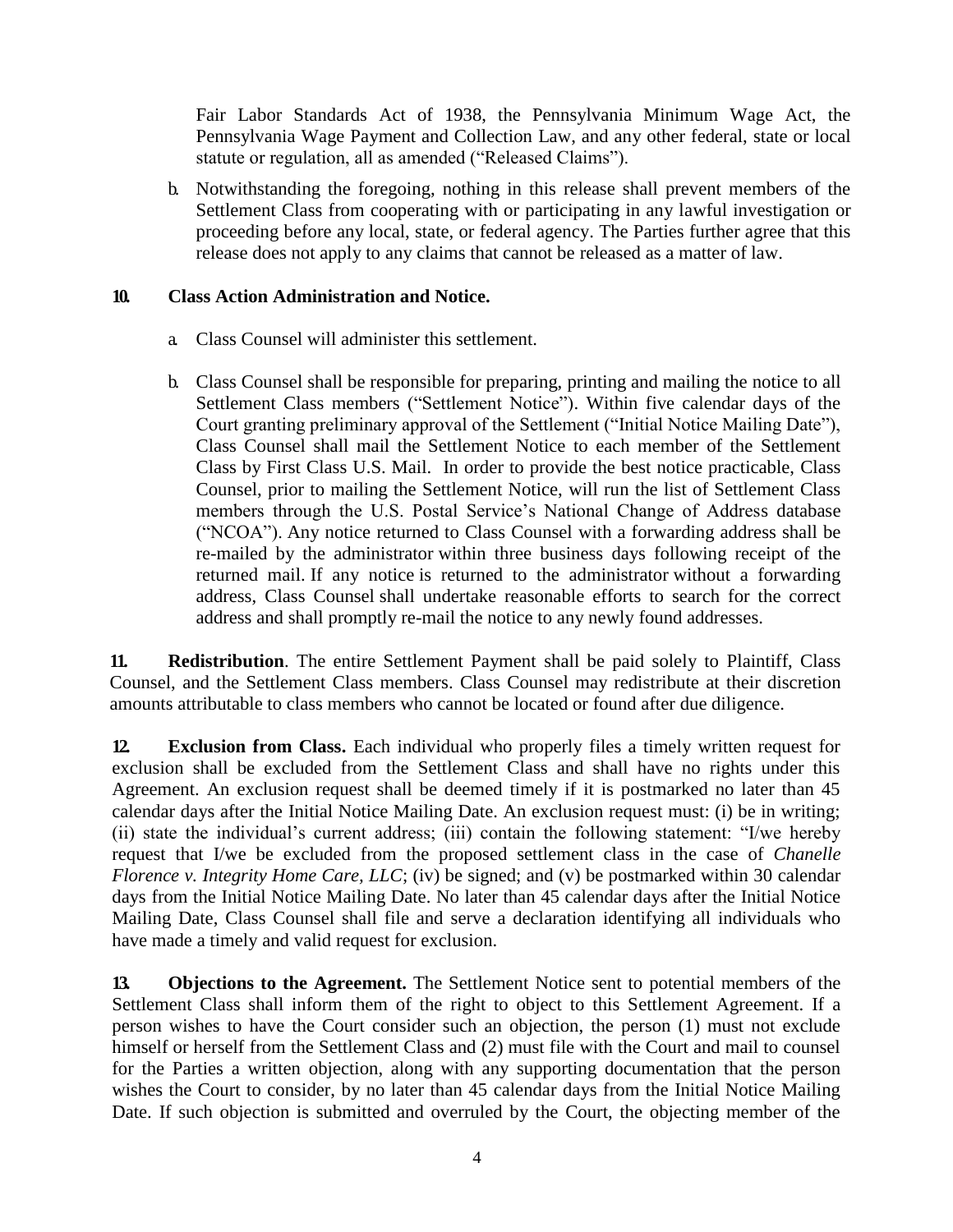Settlement Class shall remain fully bound by the terms of this Class Settlement so long as it is granted final approval by the Court. Parties shall submit any responses to objections no later than 45 calendar days after the Initial Notice Mailing Date. Any Settlement Class member who does not appear individually or through counsel and who does not challenge or comment upon the fairness and adequacy of this Agreement or Class Counsel's petition for attorneys' fees and expenses shall waive and forfeit any and all rights to appear separately or object. All members of the Settlement Class shall be bound by all the terms of this Agreement and by all proceedings, orders and judgments in this Action.

**14. No Pending Actions**. Plaintiff represents to the best of her knowledge that no other complaints, charges, claims, or actions have been filed and are currently pending against the Released Parties with any state, federal or local agency or court to date and that Plaintiff will not do so at any time hereafter for actions prior to the Effective Date of this Agreement. Plaintiff further agrees that if any agency or court assumes jurisdiction of any complaint, charge, claim or action against the Released Parties on behalf of Plaintiff, she will direct that agency or court to withdraw from or dismiss with prejudice the matter as it relates to Plaintiff.

# **15. Preliminary and Final Approval Procedures.**

- a. No later than 10 calendar days after the execution of this Settlement Agreement, the Parties shall file a joint motion with the Court for a preliminary order certifying the class and approving the Agreement. Plaintiff's counsel shall be responsible for preparing and filing the joint motion, subject to review and approval by Defendant's counsel. The Parties agree to take all reasonable steps necessary to promptly secure approval of the settlement from the Court. If the Court does not approve the settlement for any reason, the Parties shall work cooperatively to address the Court's concerns. If the Court still does not approve the settlement, then this Agreement and any related agreements shall be deemed null and void, and the Parties shall be restored to the status quo ante, and Defendant expressly reserves the right to assert all arguments and defenses to the claims asserted in the Action and the propriety of class certification.
- b. The final approval hearing will be held on such date as the Court, in its discretion, may order.
- c. No later than 30 calendar days prior to the final approval hearing, Class Counsel shall file a motion requesting that the Court grant final approval of the Agreement, including payment of attorneys' fees and expenses.

**16. Final Approval Order**. The Parties shall use their best efforts to secure the Court's issuance of a Final Approval Order. The Final Approval Order shall, among other things:

- a. Find that the Court has personal jurisdiction over the Settlement Class members;
- b. Certify the Action as a class action;
- c. Approve this Agreement as fair, adequate, reasonable, and consistent;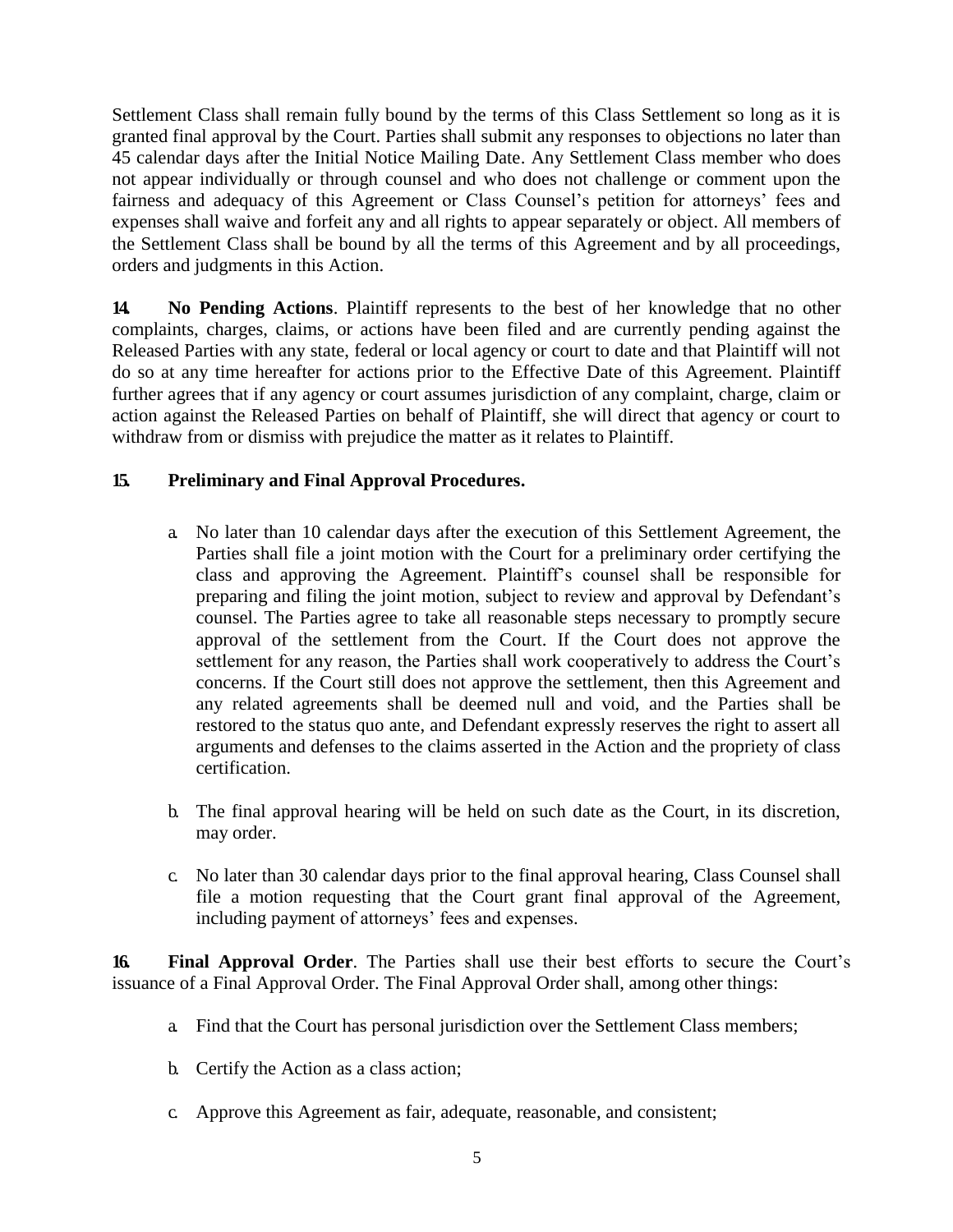- d. Direct that the Settlement Payment be distributed in accordance with the terms of this Agreement;
- e. Direct that the Action be dismissed with prejudice and in full and final discharge of any and all Released Claims;
- f. Declare this Agreement to be binding on the Settlement Class and to have res judicata effect in all pending and future lawsuits or other proceedings encompassed by the Settlement Agreement; and
- g. Retain continuing jurisdiction over this Action for purposes of overseeing all settlement administration matters.

**17. No Assignment.** Plaintiff hereby represents that she has full and exclusive authority to release and discharge the Released Parties pursuant to the terms of this Agreement and has not hypothecated, mortgaged, assigned, encumbered, transferred, or otherwise disposed of any right, claim, demand, cause of action, or other matter covered by the Release set forth in this Agreement against any Released Party. Plaintiff agrees to indemnify, defend, and hold each of the Released Parties harmless from any claim, liability, or expense which they may incur by reason of any such hypothecation, mortgage, assignment, encumbrance, transfer, or other disposal of such claim.

**18. Drafting.** This Agreement was negotiated at arm's length and entered into freely by the Parties with the advice of counsel. In the event an ambiguity exists in any provision of this Agreement, such ambiguity is not to be construed by reference to any doctrine or statute calling for ambiguities to be construed against the drafter of the document.

**19. Entire Agreement.** This Agreement sets forth the entire agreement between the Parties and fully supersedes any and all agreements or understandings, written or oral, between the Parties hereto pertaining to the subject matter hereof.

**20. Modifications.** No part or provision of this Agreement may be changed, modified, waived, discharged, or terminated except by an instrument in writing signed by the party against whom enforcement of such change, modification, waiver, discharge or termination is sought. The failure of a Party to seek redress for violation or to insist upon strict performance of, any provision of this Agreement shall not be a waiver of that provision by that Party or estop that Party from asserting fully any and all of its rights under this Agreement.

**21. Voluntary Agreement.** Each of the Parties certifies that she/it is voluntarily entering into this Agreement in good faith based solely and completely upon her/its own judgment and upon the advice and counsel of her/its own attorneys following her/its good-faith assessment of the claims. All Parties represent that they have read this Agreement and fully understand all of its terms; that they have executed this Agreement without coercion or duress of any kind; and that they understand any rights they may have and sign this Agreement with full knowledge of any such rights.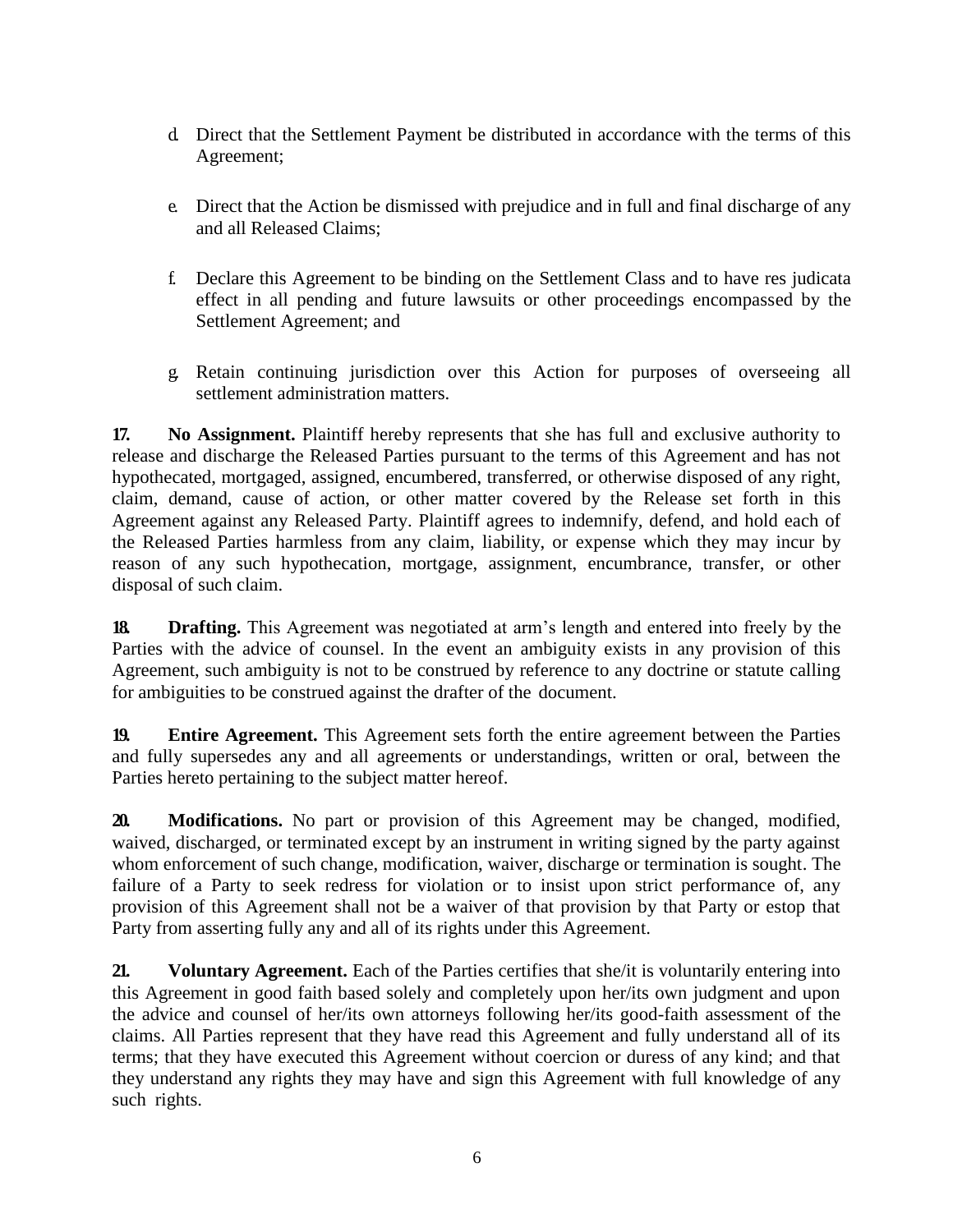**22. Survival.** The Parties hereby agree that the provisions of this Agreement, including, without limitation, the representations, warranties, covenants and releases made herein, shall survive the execution of this Agreement and the performance by the Parties of their respective obligations under this Agreement.

**23. Severability.** Any part, provision, representation or warranty of this Agreement that is prohibited or unenforceable, or is held by a tribunal of competent jurisdiction to be void or unenforceable, in any jurisdiction shall, as to such jurisdiction, be ineffective to the extent of such prohibition or unenforceability without invalidating the remaining parts, provisions, representations or warranties herein, and any such prohibition or unenforceability in any jurisdiction shall not invalidate or render unenforceable such provision in any other jurisdiction. To the extent permitted by applicable law, the Parties hereby knowingly, voluntarily and intelligently waive any provision of law that prohibits or renders void or unenforceable any part, provision, representation or warranty hereof.

**24. Successors and Assigns.** This Agreement shall be binding upon and inure to the benefits of the Parties' successors and assigns.

**25. Waiver.** No waiver of any provision of this Agreement shall be deemed or shall constitute a waiver of any other provisions, whether or not similar, nor shall any waiver constitute a continuing waiver. No waiver shall be binding unless executed in writing by the party making the waiver.

**26. Further Assurances.** Each of the Parties hereby agrees to execute such other documents, and to take such other and further actions, as may be reasonably requested by any of the Parties for the sole purpose of effectuating the agreements herein. This includes but is not limited to Plaintiff and all others similar situated withdrawing the Charge.

**27. Authority to Execute.** Each of the Parties represents and warrants that it is competent and authorized to execute this Agreement, and each of the entities represents and warrants that the individual executing this Agreement on its behalf is duly authorized to do so.

**28. Counterparts.** This instrument may be executed in two or more counterparts and in multiple originals. The Parties agree that for the purpose of the execution of this Agreement, facsimile, Adobe PDF, DocuSign signatures will constitute original signatures.

**29. No Admissions.** By entering into this Agreement, Defendant in no way admits any violation of any law or any liability whatsoever to Plaintiff or the Settlement Class, individually or collectively, all such liability being expressly denied. Moreover, by entering into this Agreement, Defendant in no way admits to the suitability of this case for class action litigation other than for purposes of Settlement.

**30. Non-Admissible.** This Agreement, the settlement, and any proceedings or actions or negotiations in connection therewith are settlement communications covered by Federal Rule of Evidence 408 or Pennsylvania Evidence Rule 408, and shall not be construed as an admission of truth of any allegation or the validity of any cause of action or claim asserted or of any liability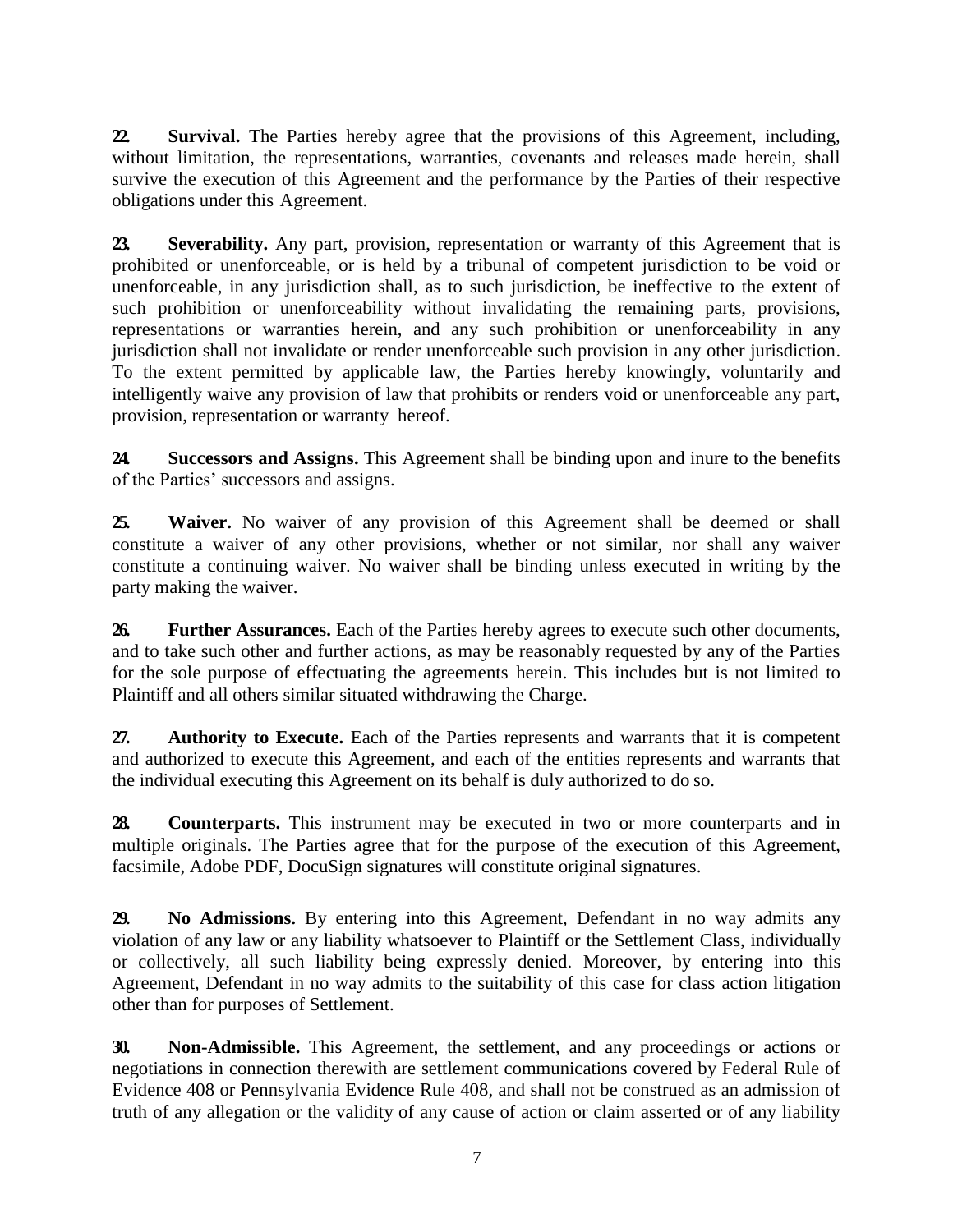therein; nor shall this Agreement, nor the settlement, nor any papers related to them, nor any of the terms hereof be offered or received into evidence or in any way referred to in any proceeding or any other civil, criminal or administrative action other than (a) such proceedings as may be necessary to consummate or enforce this Agreement or to comply with any law or regulation of any federal, state or other government entity, or (b) any action or proceeding by or against Plaintiff, or any Released Party to support a defense of *res judicata*, collateral estoppel, release, or other theory of claim preclusion or issue preclusion or similar defense; nor shall they be construed by anyone for any purpose whatsoever as an admission or presumption of any wrongdoing.

**31. Non-Disclosure.** The Parties agree that until this document becomes public through the Court-approved settlement process described herein, it shall remain confidential and not disclosed by Class Counsel or by the Parties, except as set forth herein. The Parties further agree that any information, negotiations, data, drafts and/or summaries exchanged between the Parties relating to the negotiation of this Agreement shall remain confidential and shall not be disclosed to the public or to any third party, except as set forth herein. Class Counsel shall not publicize the settlement or otherwise use or disclose the information obtained in connection with this Action for any purpose unrelated to this litigation and settlement. In other words, Class Counsel shall not publicize the settlement through, among other channels or mediums, emails, website, press releases, or press conferences. Notwithstanding the foregoing, the Parties may disclose terms of this Agreement to the extent required by law, government regulation, or judicial or government order, or to its legal and/or financial advisors.

**32. Governing Law.** Pennsylvania law shall govern the interpretation, construction and enforcement of this Agreement.

IN WITNESS WHEREOF, the following have executed this Agreement as of the dates set forth below, intending to be legally bound:

CHANELLE FLORENCE, individually and on behalf of all others similarly situated DATE

11/04/2020

INTEGRITY HOME CARE, LLC

By: \_\_\_\_\_\_\_\_\_\_\_\_\_\_\_\_\_\_\_\_\_\_\_\_\_\_\_\_\_

**DATE** 

Its: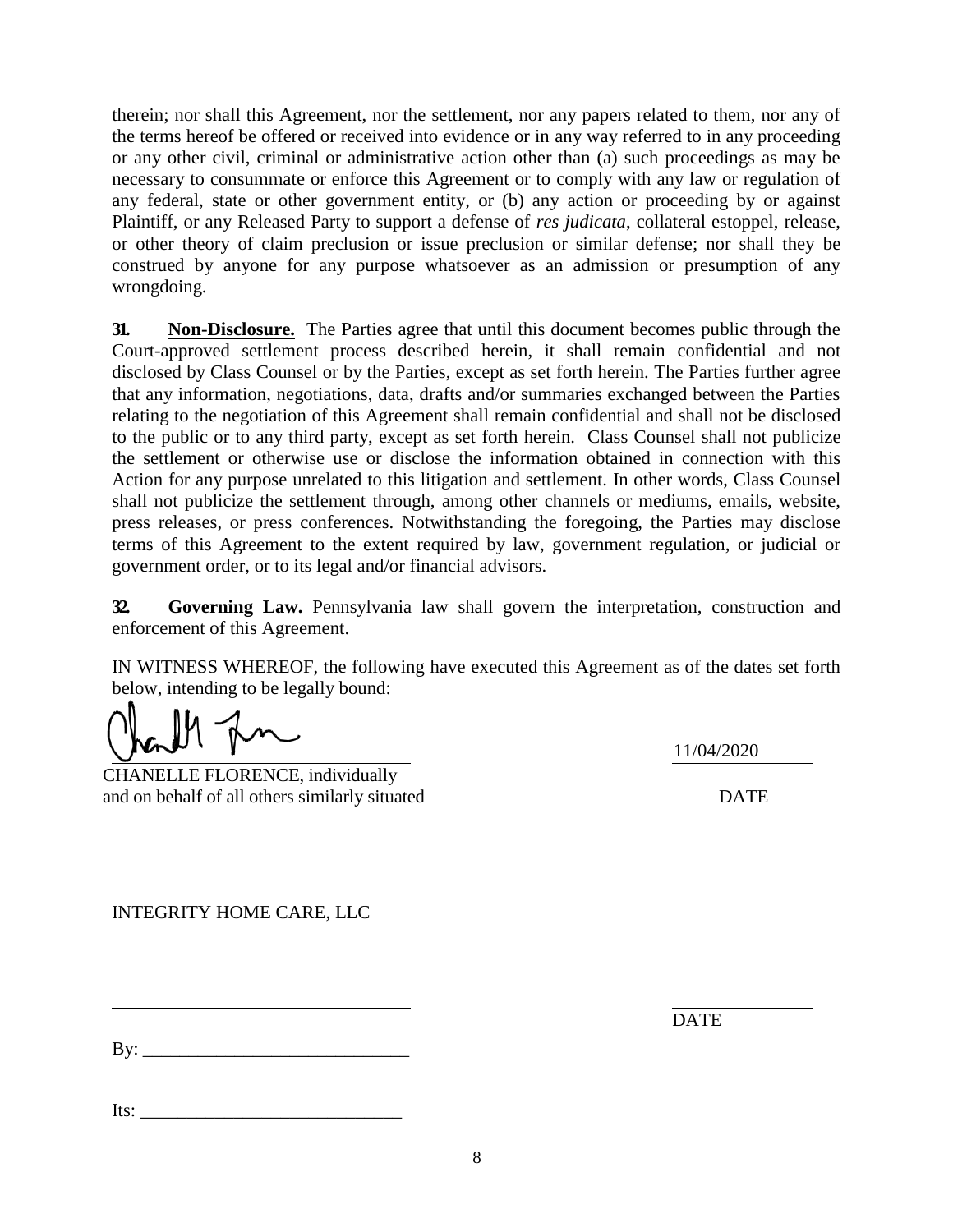therein; nor shall this Agreement, nor the settlement, nor any papers related to them, nor any of the terms hereof be offered or received into evidence or in any way referred to in any proceeding or any other civil, criminal or administrative action other than (a) such proceedings as may be necessary to consummate or enforce this Agreement or to comply with any law or regulation of any federal, state or other government entity, or (b) any action or proceeding by or against Plaintiff, or any Released Party to support a defense of res judicata, collateral estoppel, release, or other theory of claim preclusion or issue preclusion or similar defense; nor shall they be construed by anyone for any purpose whatsoever as an admission or presumption of any wrongdoing.

31. Non-Disclosure. The Parties agree that until this document becomes public through the Court-approved settlement process described herein, it shall remain confidential and not disclosed by Class Counsel or by the Parties, except as set forth herein. The Parties further agree that any information, negotiations, data, drafts and/or summaries exchanged between the Parties relating to the negotiation of this Agreement shall remain confidential and shall not be disclosed to the public or to any third party, except as set forth herein. Class Counsel shall not publicize the settlement or otherwise use or disclose the information obtained in connection with this Action for any purpose unrelated to this litigation and settlement. In other words, Class Counsel shall not publicize the settlement through, among other channels or mediums, emails, website, press releases, or press conferences. Notwithstanding the foregoing, the Parties may disclose terms of this Agreement to the extent required by law, government regulation, or judicial or government order, or to its legal and/or financial advisors.

 $32$ Governing Law. Pennsylvania law shall govern the interpretation, construction and enforcement of this Agreement.

IN WITNESS WHEREOF, the following have executed this Agreement as of the dates set forth below, intending to be legally bound:

CHANELLE FLORENCE, individually and on behalf of all others similarly situated

**DATE** 

INTEGRITY HOME CARE, LLC

S. Bradty

 $\frac{1}{\text{DATF}}\sqrt{2}\sqrt{200}$ 

Its: